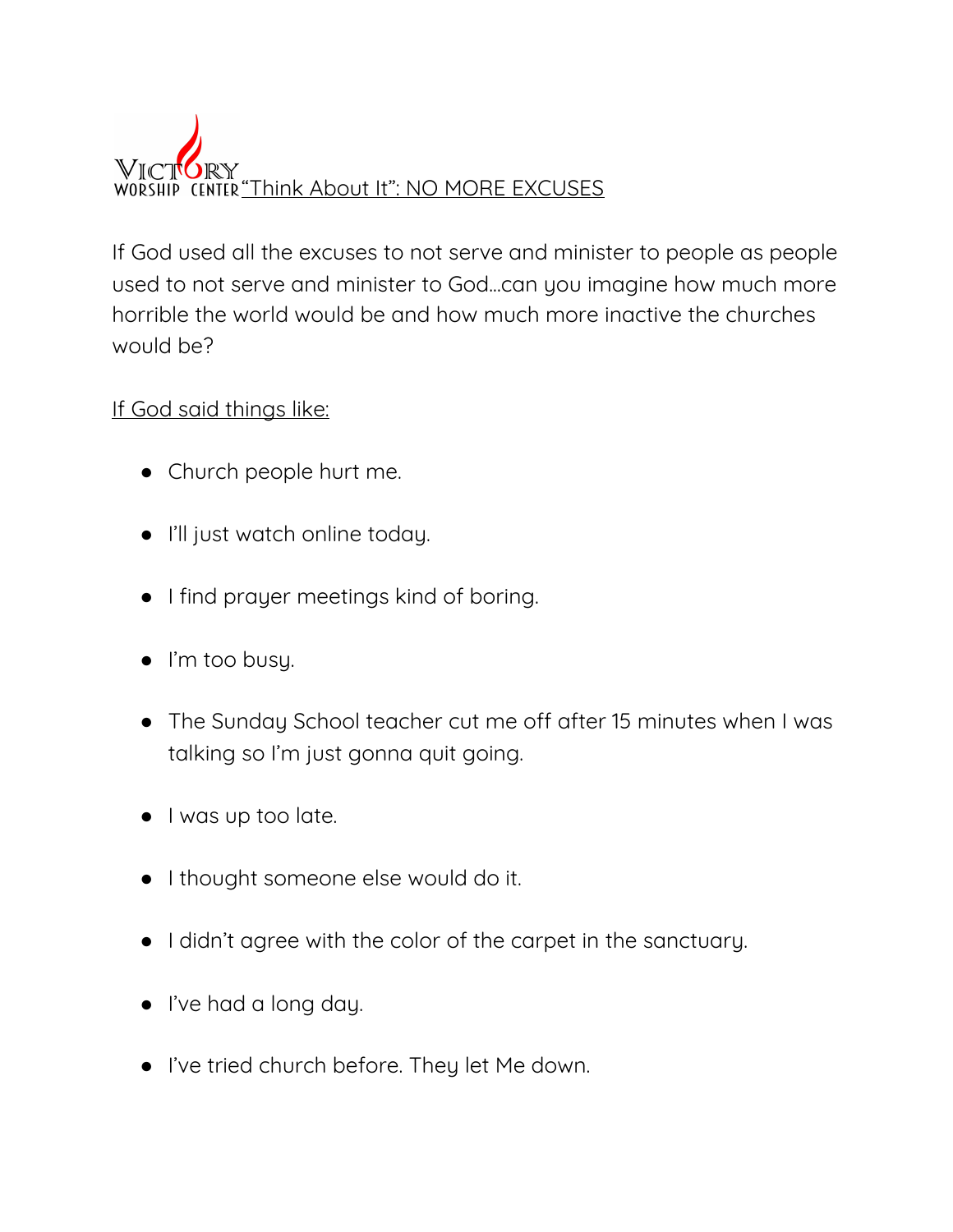- I didn't get to give My Word at the end of service today so I may not go back.
- I didn't really get anything out of the service.
- I'm not going back because the Pastor didn't even say "hi" to me.
- Too many hypocrites there.
- The music is too loud.
- I used to go to church but I'm just too busy to go every time they need Me there.
- It's not My style of worship.
- I had another appointment.
- I don't like the area where the church is located.
- I'm too nervous to talk about inviting people to church.
- I wanted to help but I just forgot.
- I didn't go because nobody notices Me when I'm there anyway.
- I found out the Pastor has been divorced and remarried.
- The worship is too long.
- I can go to church in the woods or on my boat. I don't have to be where there's other people around.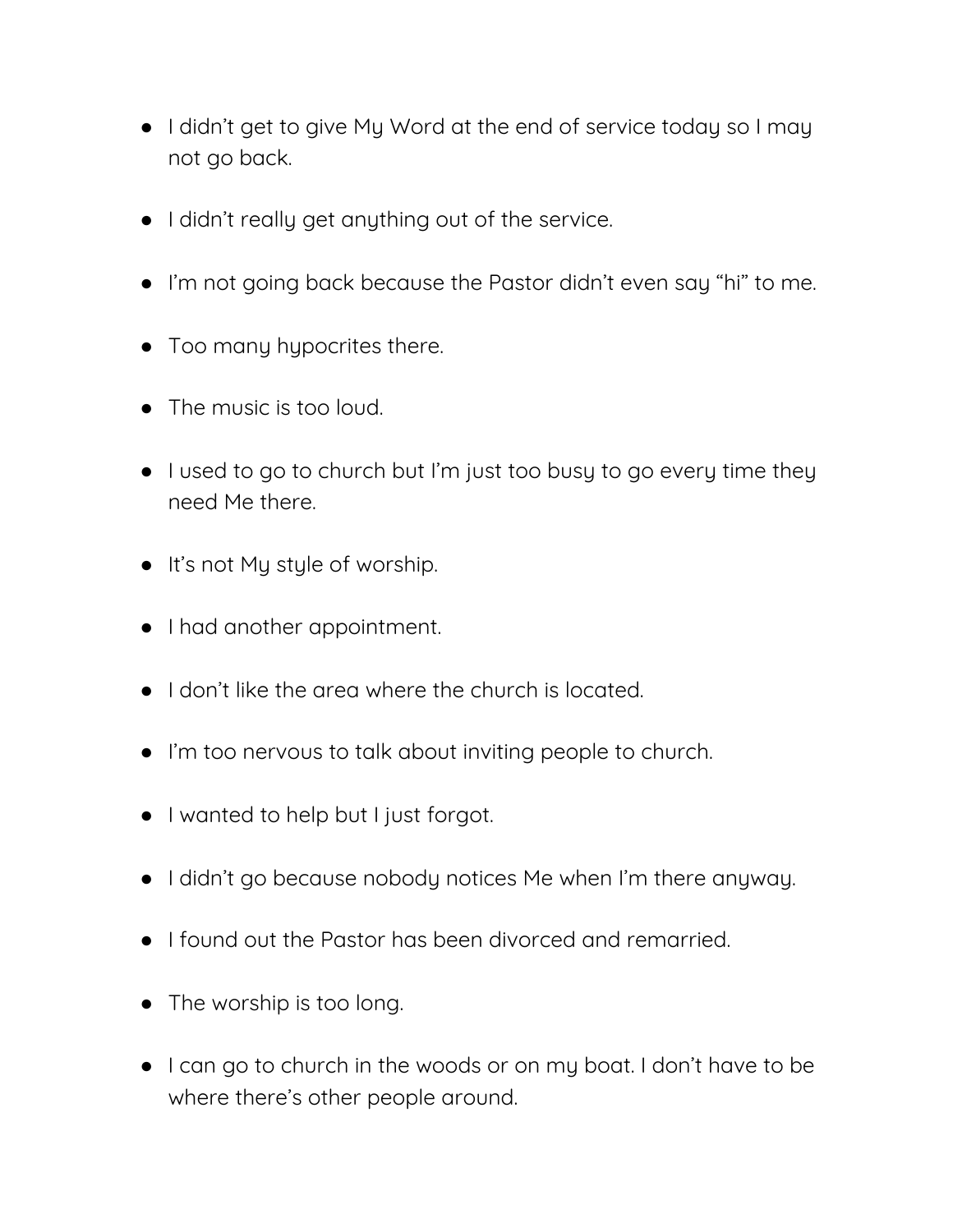- I'm just gonna be honest, I didn't want to go.
- They don't sing hymns or preach from the King James Version of the Bible.
- I'd come more often but it takes over 30 min for Me to get there.
- The kids are just too loud there.
- The Pastor and I didn't see eye to eye on something.
- They let sinners come inside and are way too nice to them.
- Oh I know what they've been doing.
- I heard he's been depressed for several months now. Shouldn't he be over it by now.
- That new family keeps sitting in My seat.
- They've not called or even checked on Me in 2 weeks.
- I heard the Pastor's wife wasn't feeling well, but don't they believe in healing?

And the list could go on and on. If you've read up to this point, make sure your heart is in the right place.